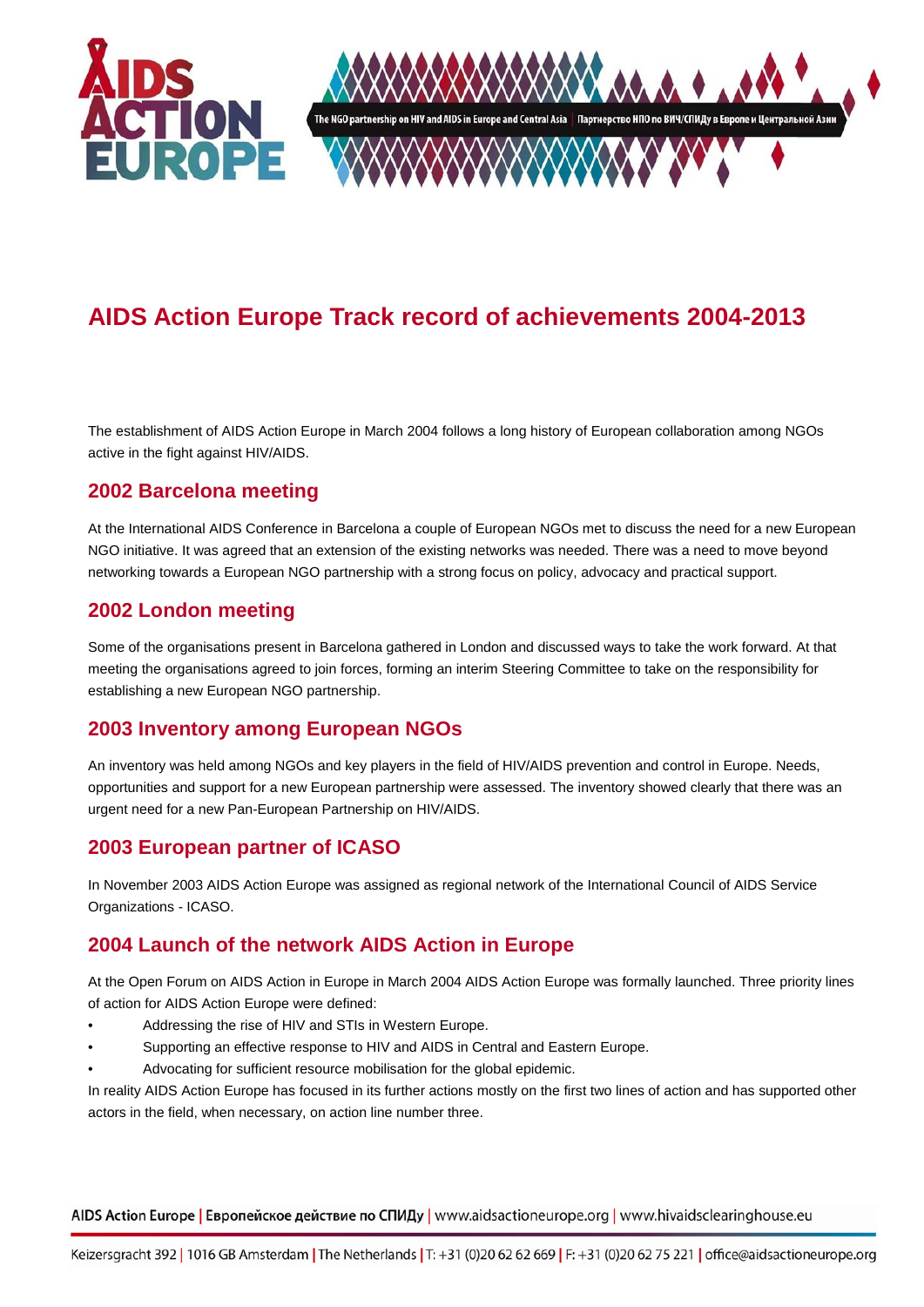



### **2005 Western and Eastern Offices**

In order to work more successfully towards our second line of action, the AIDS Action Europe secretariat in Amsterdam merged in 2005 with the ICASO Eastern European Partnership office in Vilnius based at the Eurasian Harm Reduction Network. End 2009 the Lithuanian office was closed.

# **2005 HIV/AIDS Civil Society Forum (CSF) and Think Tank (TT)**

In 2004, AIDS Action Europe was invited by the European Commission to co-chair, together with the European AIDS Treatment Group (EATG) the CSF. After 2 meetings in 2004, the CSF was formally established in 2005. The CSF is an advisory body to the Commission to facilitate the participation of non-governmental organizations, including those representing people living with HIV/AIDS, in policy development and implementation and in information exchange activities. The Forum includes about 40 organizations from all over Europe. It acts as an informal advisory body to the European Think Tank on HIV/AIDS. Since 2004, AIDS Action Europe has co-chaired two meeting yearly. The CSF has been pro-actively involved in several Commission policies on HIV/AIDS.

# **2005-2009 Project Community-based Advocacy and Networking to Scale up HIV prevention in an Era of Expanded Treatment (PTAP)**

This project, coordinated by ICASO, involved 10 countries across five different continents. In Europe, the two participating countries were Russia and Ukraine. The regional coordination was done by AIDS Action Europe's office in Vilnius. The national partners have built capacity and strong partnerships and coalitions of civil society organizations for advocacy around aligning and expanding prevention and treatment programs and services. The ending of PTAP end 2009 also meant the closure of the AIDS Action Europe office in Vilnius.

# **2006-2008 Project European Partners in Action on AIDS (EPAA)**

The EPAA project, funded by the European Commission and other sources, aimed to strengthen knowledge, capacity, discussion and exchange among AIDS related non-governmental organisations (NGOs) and community based organisations (CBOs) in Western and Eastern Europe. Among its main achievements were the development and maintenance of www.aidsactioneurope.org and the clearinghouse information database www.hivaidsclearinghouse.eu as well as the organisation of 7 European good practice seminars:

- Working with the media (Sensoa, Antwerp, 2006)
- Monitoring & evaluation (SANL, Amsterdam, 2006)
- Legislative & judicial systems (NAT, London, 2007)
- Gay men's health (AIDES, Paris, 2007)
- Voluntary counselling & testing (ARAS, Bucharest, 2008)
- Resource mobilisation (SANL, Leusden, 2008)
- Public policy dialogue (SANL, Leusden, 2008)
- End 2008 the project was finalised.

#### **2006 Memorandum of Understanding with WHO Europe**

At the International AIDS Conference in Toronto AIDS Action Europe organised a members meeting where a Memorandum of Understanding with WHO Europe was signed.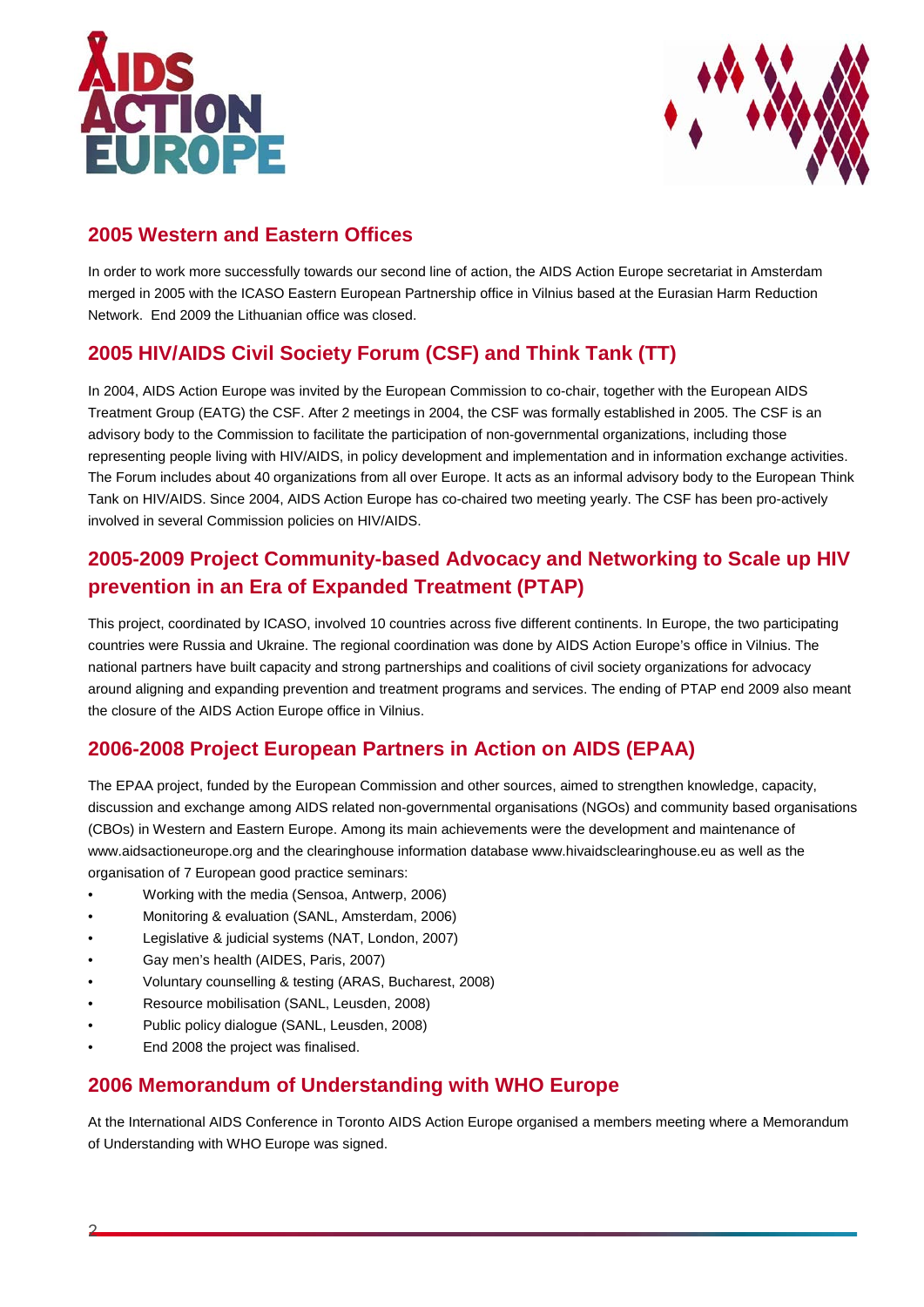



## **2007 Launch of AIDS Action Europe Clearinghouse**

In March 2007AIDS Action Europe launched this tool to facilitate the exchange of good practices and key documents on HIV and AIDS across Europe and Central Asia. The online database [www.hivaidsclearinghouse.eu](http://www.hivaidsclearinghouse.eu/) has now become one of the most well-known tools for NGOs, policy makers, European networks and projects and other stakeholders to collaborate and share their information.

### **2007 HIV in Europe initiative**

AIDS Action Europe is co-chair of the HIV in Europe initiative, which is a pan-European initiative initiated in Brussels in 2007. The initiative provides a European platform for exchange and activities to improve early diagnosis and earlier care of HIV across Europe. The initiative is directed by an independent group of experts with representation from civil society, policy makers, health professionals and European public health institutions.

The overall objective of HIV in Europe is to ensure that HIV positive patients enter care earlier in the course of their infection than is currently the case, as well as to study the decrease in the proportion of HIV positive persons presenting late for care.

# **2009 Launch of new EU Strategy "Combating HIV/AIDS in the European Union and neighbouring countries, 2009-2013".**

The Civil Society Forum has played a much bigger role in the development of the new EU Strategy in comparison with the development of the previous EU Strategy. We are of the opinion that our advocacy has been influential in assuring that the human rights and universal access frameworks were incorporated as core elements of the Communication, as well as specific attention to most at risk populations and harm reduction.

# **2010-2011 Project ROST: Capacity development for HIV/AIDS NGOs in Eastern Europe and Central Asia**

This 2-year project is implemented by the Moscow Office of AIDS Action Europe's partner organisation AIDS Foundation East-West. The goal of the project is to strengthen advocacy, resource mobilisation and networking initiatives carried out by AIDS-related non-governmental and community-based organizations at the national and regional level by supporting capacity development in these areas. At the same time this Project will increase AIDS Action Europe activities in Eastern Europe and Central Asia and will be a start for more active advocacy in and for this region.

#### **2010 Enormous membership growth**

As a clear result of the start of the ROST project, our network grew faster than ever in 2010. The number of members of AIDS Action Europe grew from 257 in 2009 to 427 in 2010. The majority of the new member organisations came from Eastern Europe and Central Asia and register because they wanted to participate in the first training of the ROST project on policy and advocacy. It confirms the need in the region for capacity building events such as these.

#### **2010 IQhiv initiative**

Although some work was already done in relation to the IQhiv project, in 2010 AIDS Action Europe became the 3rd official partner in this initiative next to WHO Europe and BZgA. The initiative also received funding in 2010 from the German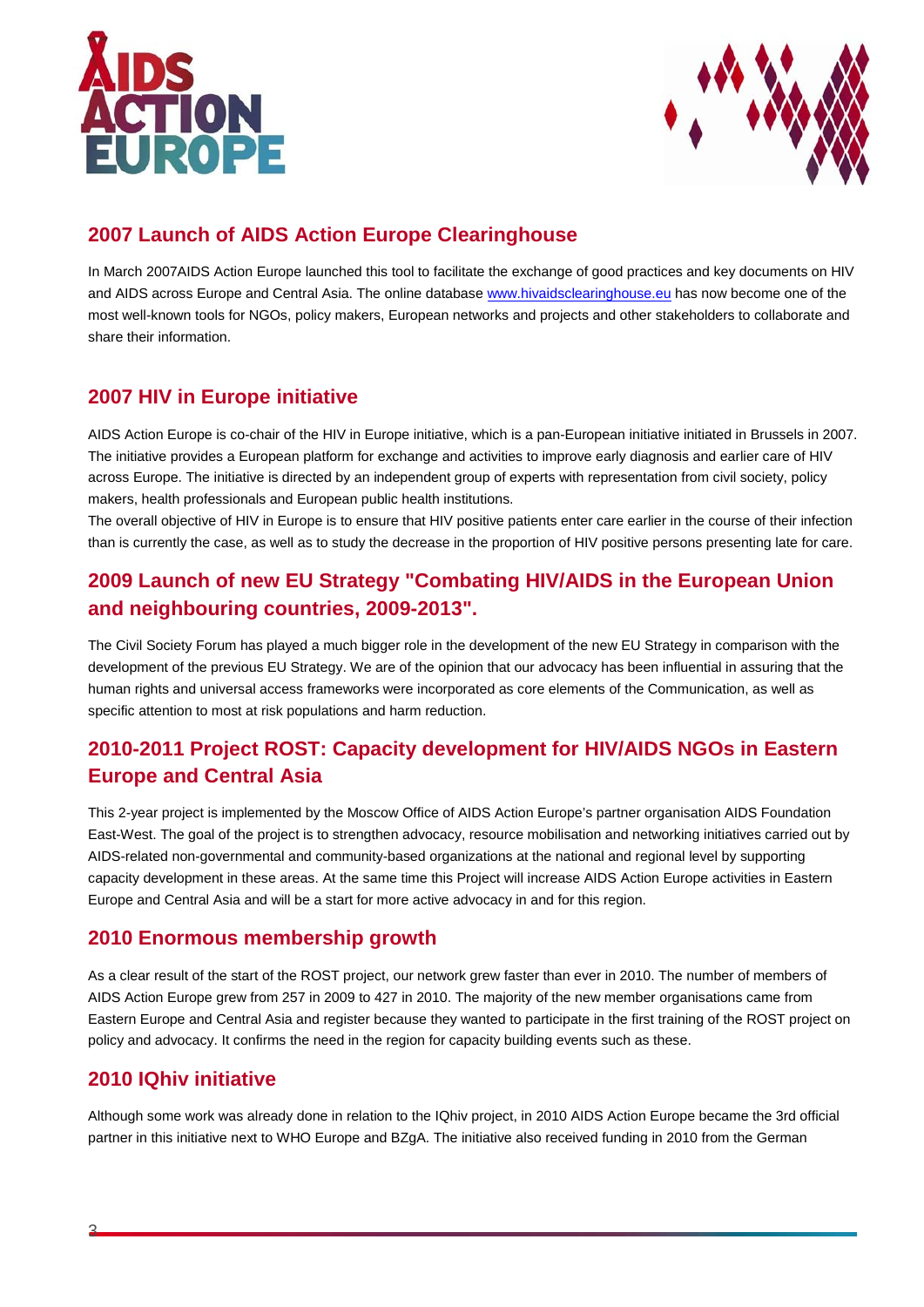



Federal Ministry of Health, allowing more work to be carried out in the framework of improving quality in HIV Prevention in Europe. AIDS Action Europe plays an active role in ensuring that civil society is involved and took on the task to develop a website for this initiative.

### **2011-2015 Strategic Framework**

After extensive brainstorms and discussions with the steering committee, AIDS Action Europe developed its strategic framework for the period 2011-2015.See [www.aidsactioneurope.org](http://www.aidsactioneurope.org/)

### **2011 Cross-media communication strategy**

In 2011 we defined our cross-media communications strategy, in which social media will play a more and more important role in reaching our strategic objectives. We have launched our own Facebook page on [www.facebook.com/aidsactioneurope](http://www.facebook.com/aidsactioneurope) and a twitter account on [www.twitter.com/aidsactioneurop](http://www.twitter.com/aidsactioneurop)

#### **2012 European HIV Legal Forum**

AIDS Action Europe has set up a European HIV Legal Forum aiming to bring together legal expertise and function as a task force for policy development on legal issues concerning health access of HIV-positive migrants in an irregular situation. The Forum has started with a pilot phase in 2012 in which 5 member organisations have provided input through a questionnaire.

### **2013 Joint Action on HIV Prevention**

The joint action promotes effectiveness by increasing the use of structured quality assurance (QA) and quality improvement (QI) activities in HIV prevention in Europe. It actively involves HIV prevention implementers – in government and civil society – in the design, implementation and evaluation of its tools and criteria. The initiative is a tripartite partnership of BZgA, WHO Europe and AIDS Action Europe. AIDS Action Europe is mainly involved in communication and policy development.

### **2013 AIDS Action Europe Network**

4

This year, we celebrate AIDS Action Europe's 9th anniversary. The partnership grew to a network with currently more than 400 member organisations in 46 countries of our region.